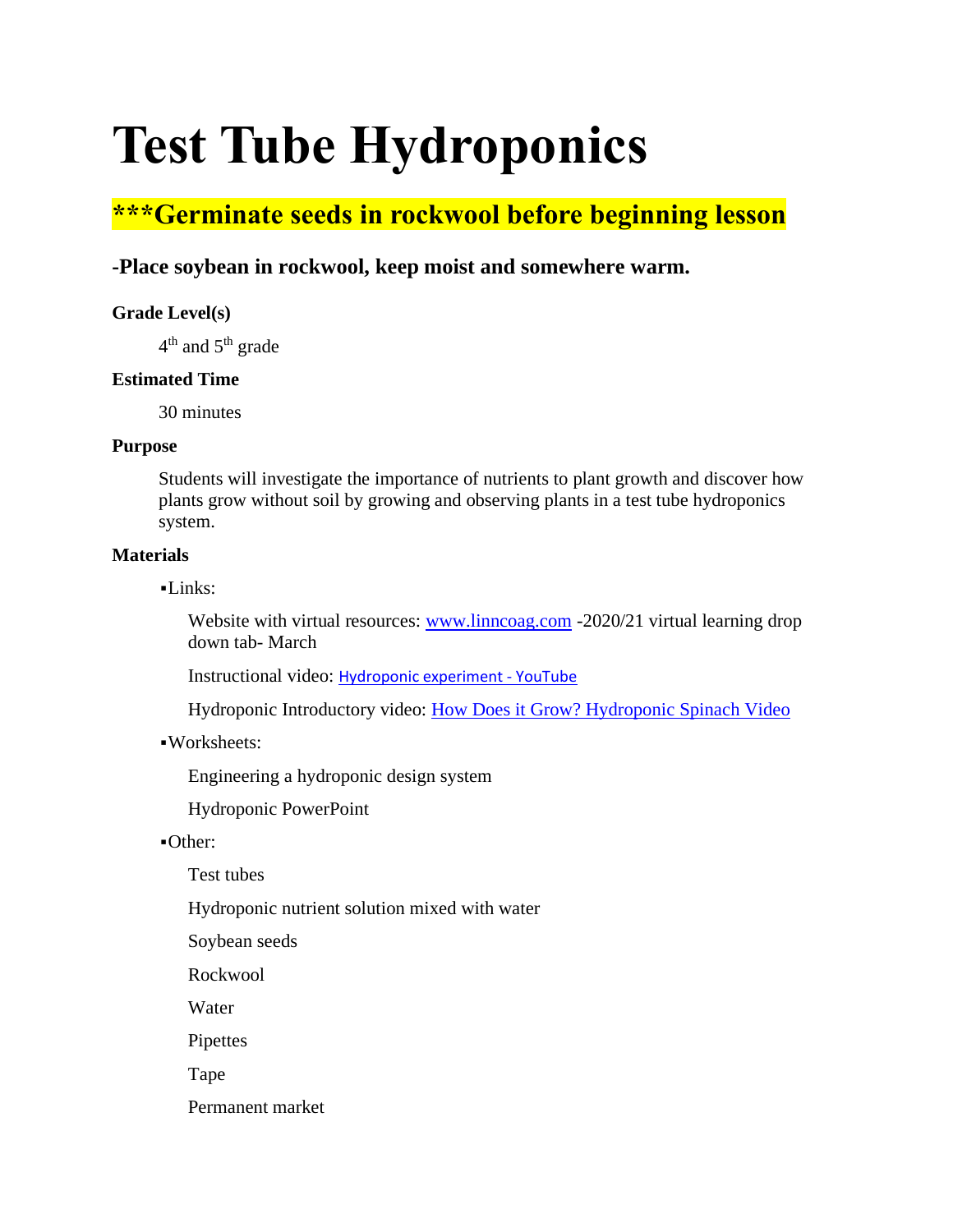#### **Gloves**

#### **Vocabulary**

**agronomist:** a scientist who studies soil management and crop production **conserve:** to prevent waste or loss of; to use or manage wisely **fertilizer:** any material of natural or synthetic origin that is applied to soils or plant tissues to supply one or more nutrients essential to plant growth **growing medium:** a substance through which plant roots grow **hydroponics:** the science of growing plants without soil **non-arable:** not suitable for the growing of crops **nutrient:** a substance that provides nourishment essential for growth and the maintenance of life **nutrient solution:** liquid fertilizer used in hydroponics **yield:** full amount of an agricultural product

#### **Interest Approach – Engagement**

- 1. Have the students make a list of what plants need to grow. Write every requirement the students come up with on the board, regardless of whether or not it is correct .
- 2. Ask the students, "Do plants need soil?"
- 3. Show the class the [How Does it Grow? Hydroponic Spinach video.](https://www.youtube.com/watch?v=tG9bV2enwI0)
- 4. Refer to the question, "Do Plants need soil?" Discuss the hydroponic system from the video as evidence that plants can be grown without soil. Define hydroponics as the science of growing plants without soil.
- 5. Refer to the students' list of plant needs. Circle or add and circle the four main growth requirements—air, light, water, and nutrients.

#### **Background - Agricultural Connections**

**Hydroponics**, the science of growing plants without soil, is at least as old as the Egyptian pyramids. As a farming tool, it is believed to have started with the hanging gardens in the ancient city of Babylon. The Aztecs created floating gardens by building rafts of rushes and reeds that held crops of vegetables and flowers. In 1699, John Woodward, a fellow of the Royal Society of England, experimented with growing plants in a liquid medium. Following Woodward's research, European plant physiologists proved that water is absorbed by plant roots, passes through the plant stem system, and escapes into the air through pores in the leaves. They showed that plant roots take up minerals through water.

In 1860, Julius von Sachs, professor of botany at the University of Würzburg, published the first standard formula for a **nutrient solution** that could be dissolved in water and in which plants could be successfully grown.

In 1936, W.F. Gericke and J.R. Travernetti, from the University of California Berkeley, published an account of the successful cultivation of hydroponic tomatoes. From this study, commercial growers began experimenting with the technique, and researchers and **agronomists** began working to simplify and perfect the process.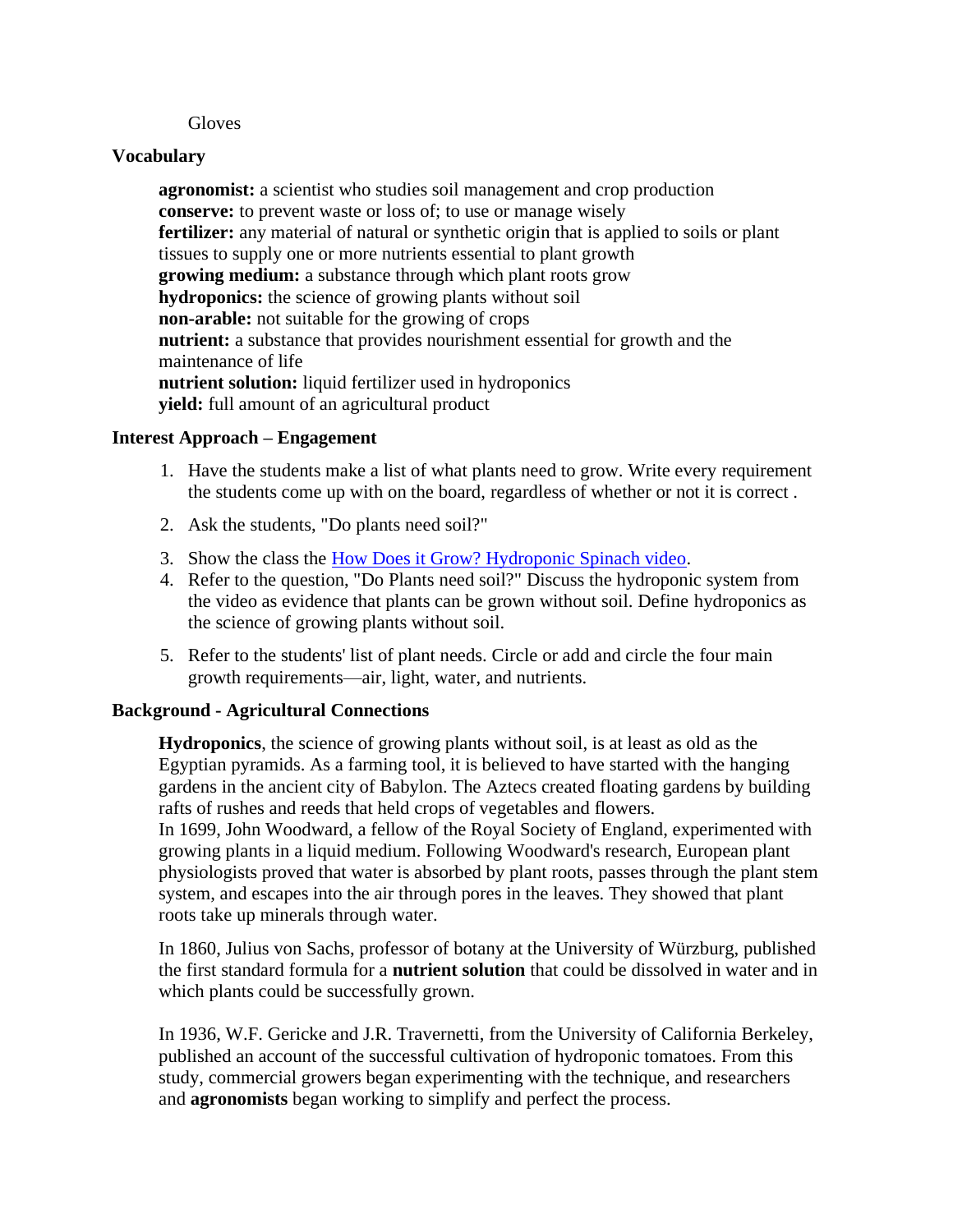Today, hydroponics is the term used to describe the many varied ways plants can be raised without soil. Plants need air, light, water, and nutrients to grow. Plants do not need soil. They need the **nutrients** and moisture found in soil. Soil also serves the purpose of anchoring the plant. In a hydroponic system, a **growing medium**—such as Rockwool, perlite, vermiculite, coconut fiber, gravel, sand, clay pellets, etc.—is used to anchor the plant, and a nutrient solution, containing all of the essential elements needed by the plant for its growth and development, is added.

Nutrients are essential to plant growth. Nitrogen (N), phosphorus (P), and potassium (K) are primary macronutrients. The positive effects of the presence of these nutrients at optimum levels and the negative effects of deficient or excess levels can be visually observed in plants.

#### **Nitrogen (N):**

- ▪**Optimum:** Plants are rich green and the protein content increases.
- ▪**Deficient:** Plants are stunted and light green in color, the lower leaves are yellow, and the stem is slender.
- **Excessive:** Plants have a very lush foliage with sappy, soft stem and flowering is delayed.

#### **Phosphorus (P):**

- ▪**Optimum:** Phosphorous stimulates root formation and growth, giving the plants a vigorous start. Phosphorous also stimulates flowering and aids in seed formation.
- ▪**Deficient:** Plants have slower growth and delayed flower and pod development, the leaves are dark green and dull, the root system is poor with little branching, and the stem is slender
- ▪**Excessive:** Plants have very lush foliage with sappy, soft stems and flowering is delayed.

#### **Potassium (K):**

- ▪**Optimum:** Potassium imparts increased vigor and disease resistance.
- ▪**Deficient:** Leaves can be mottled or chlorotic, small necrotic spots may appear between veins or near leaf tips and margins, the flowers do not achieve vibrant yellow color, and the stem is slender.

**Excessive:** Plants have dark foliage, stiff stems, and leaf branches.<sup>1</sup>

Hydroponics allows for greater control over the growing process, therefore providing consistent results. Because the soil is replaced with a sterile growing medium, the risks of soil-borne disease and pests are eliminated and there are no weeds. More plants can be grown in a smaller space. Plants mature faster and produce greater **yields**. Water and **fertilizer** are **conserved** due to their ability to be reused. Hydroponics is a viable option for growing plants in highly populated areas or locations with non-arable land or harsh climates. Hydroponic systems can be found on remote islands, submarines, the International Space Station, Antarctic research stations, and off-shore drilling rigs.

#### **Procedures**

- 1. Introduce the lesson with the hydroponic PowerPoint and watch instructional video.
- 2. Watch the How does it Grow-Spinach video (link above)
- 3. Organize the students into small groups. Pass out the test tubes, pipettes, rockwool, and seeds to each student. Provide each group with a bowl of water.